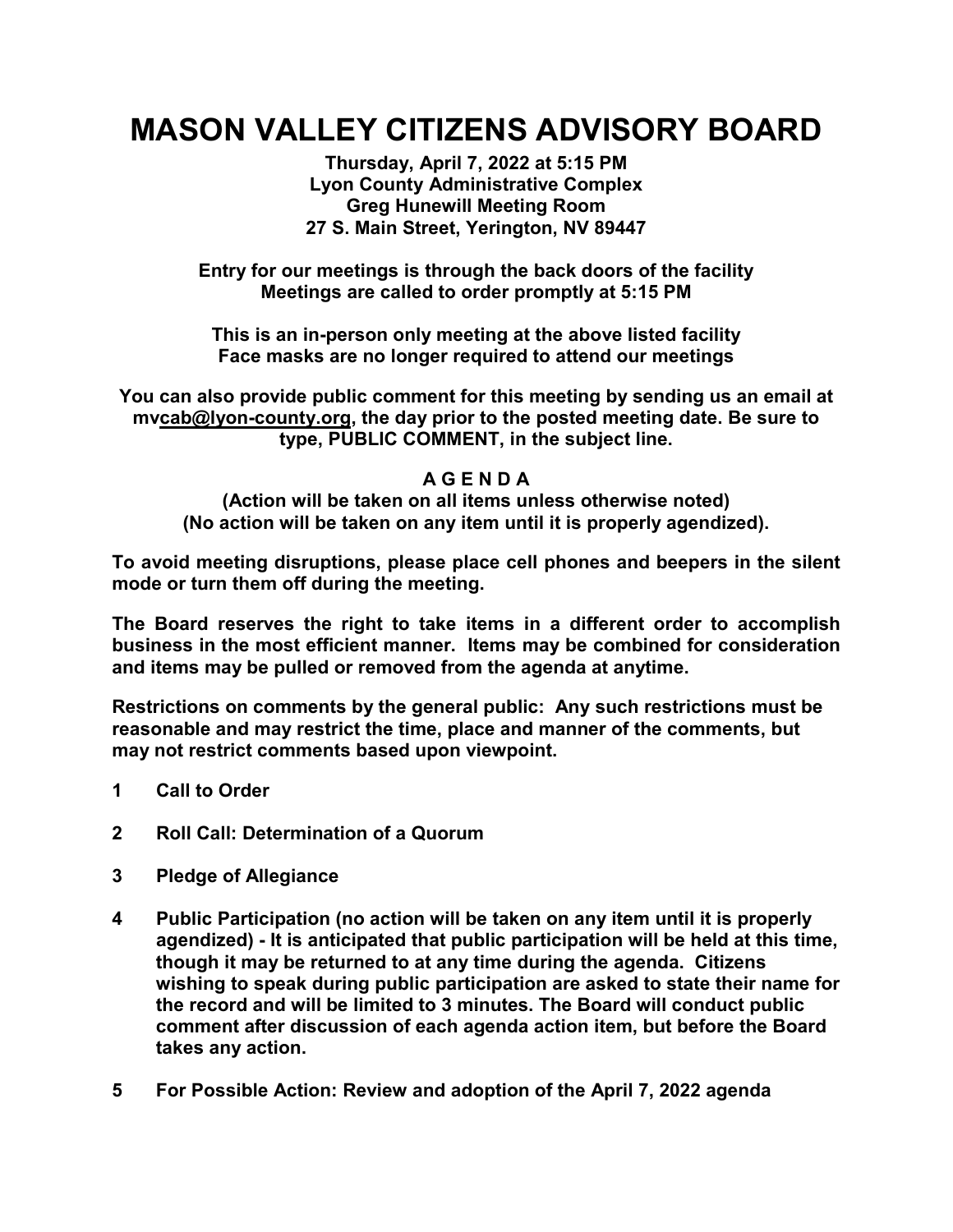- **6 For Possible Action: Approve minutes of meeting for March 3, 2022**
- **7 Community Reports**
	- **A. Lyon County Commissioner/Manager Office**
	- **B. Public Safety: Sheriff Department/NHP**
	- **C. Yerington/Mason Valley Fire and Rescue**
- **8 Correspondence**
- **9 Planning Commission Agenda Items (From Planning Commission Agenda)**
	- **9.a. For Possible Action – Lyon County – Code Amendment – Request for a Lyon County Code Amendment for Title 15 to amend Lyon County Code Title 15, the Lyon County land use and development code; Chapters 15.320 Section 3 Table 15.320-1; Chapter 15.332 Section 3 Table 15.320-5; Chapter 15.336 Section 3 Table 15.336-1; Chapter 15.336 Section 4; and Chapter 15.1200 Section 4; to define and allow for private use airfields and general aviation airports; and other matters pertaining thereto.**
	- **9.b. For Possible Action – Lyon County – Code Amendment – Request for a Lyon County Code Amendment for Title 15 to amend Lyon County Code Title 15 to add Chapter 15.212 – Airport Influence Areas to identify when construction of new development or alteration of existing development requires identification of potential avigation hazards on properties located within Airport Influence Areas as identified in the Lyon County Master Plan.**

**End of Planning agenda items for April**

**10. Other Agenda Items (Both "For Discussion Only", or, "For Possible Action")**

**10a. For Possible Action: Discuss and collect input on an MV CAB agenda item regarding possible problems and/or adverse traffic, and other issues on Bybee Lane, Pete Hendrichs Road, Bonanza Lane, and other thorofares/roadways in East Mason Valley, with the possibility to request of Lyon County, a public Workshop to collect public input for possible solutions to these, and other traffic, and/or road safety adverse issues, and input from the public regarding same. Email text document is attached to this document (Requested by East Mason Valley Resident Bonnie Smith)**

**11. Chair & Board Member Comments**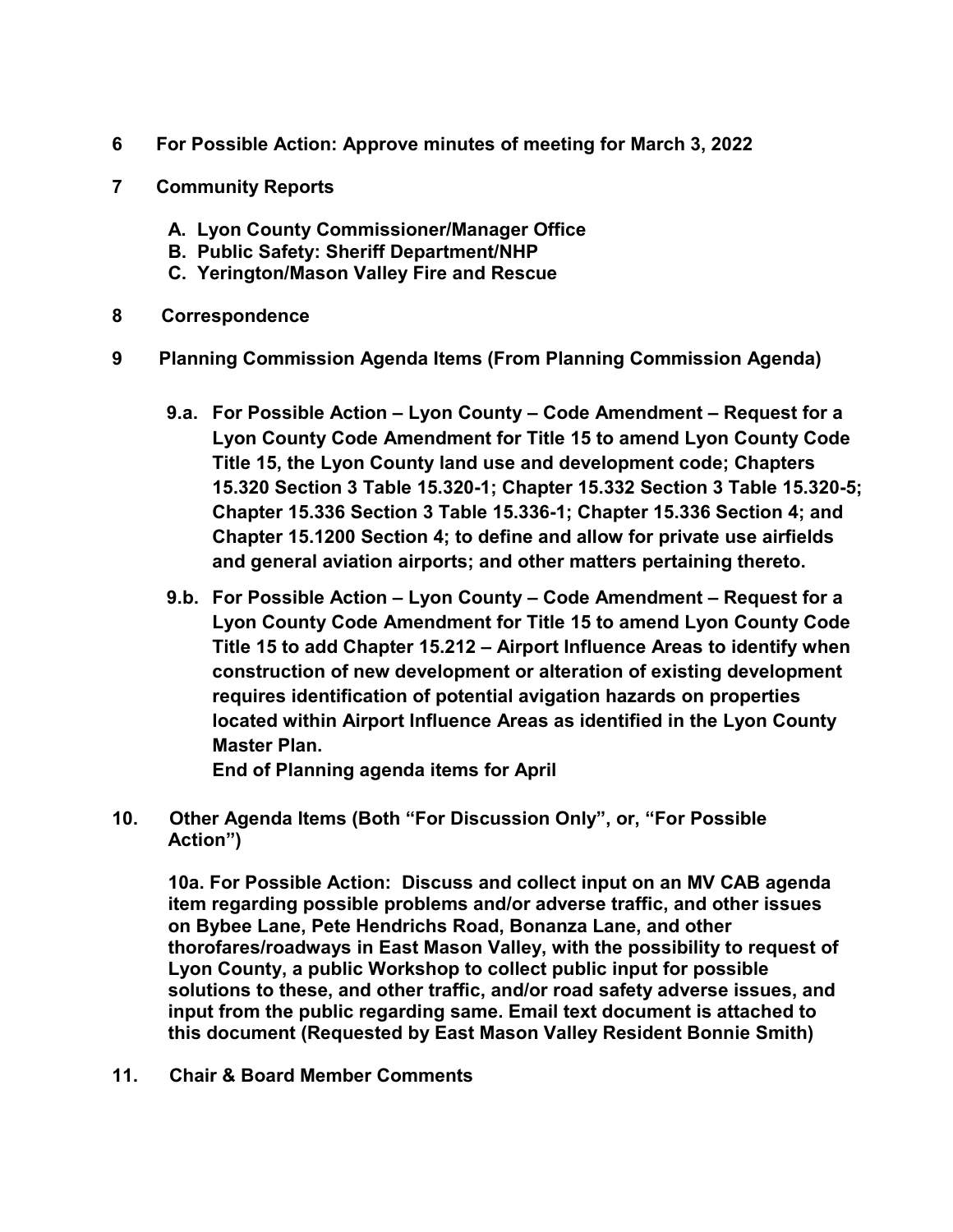- **12. Public Participation (no action will be taken on any item until it is properly agendized) - It is anticipated that public participation will be held at this time, though it may be returned to at any time during the agenda. Citizens wishing to speak during public participation are asked to state their name for the record and will be limited to 3 minutes. The Board will conduct public comment after discussion of each agenda action item, but before the Board takes any action.**
- **13. Adjourn**

**This agenda has been posted in accordance with the open meeting law at the Lyon County Administrative Complex and the County and State website. [http://www.lyon-county.org;](http://www.lyon-county.org/)<https://notice.nv.gov/Notice>**

**Members of the public requesting meeting support materials may contact Mason Valley Advisory Board via email at: [mvcab@lyon-county.org](mailto:mvcab@lyon-county.org)**

**Lyon County recognizes the needs and civil rights of all persons regardless of age, race, color, religion, sex, handicap, family status, or national origin. In accordance with Federal civil rights law and U.S. Department of Agriculture (USDA) civil rights regulations and policies, the USDA, its agencies, offices, and employees, and institutions participating in or administering USDA programs are prohibited from discriminating based on race, color, national origin, religion, sex, gender identity (including gender expression), sexual orientation, disability, age, marital status, family/parental status, income derived from a public assistance program, political beliefs, or reprisal or retaliation for prior civil rights activity, in any program or activity conducted or funded by USDA (not all bases apply to all programs). Remedies and complaint filing deadlines vary by program or incident.**

**Persons with disabilities who require alternate means of communication for program information (e.g., Braille, large print, audiotape, American Sign Language, etc.) should contact the responsible agency or USDA's TARGET Center at (202) 720-2600 (voice and T) or contact USDA through the Federal Relay Service at (800) 877-8339. Additionally, program information may be made available in languages other than English.**

**To file a program discrimination complaint, complete the USDA Program Discrimination Complaint Form, AD-3027, found on-line at: [http://www.ascr.usda.gov/complaint\\_filing\\_cust.html](http://www.ascr.usda.gov/complaint_filing_cust.html) and at any USDA office or write a letter addressed to USDA and provide in the letter all of the information requested in the form. To request a copy of the complaint form, call (866) 632-9992. Submit your completed form or letter to USDA by: (1) Mail: U.S. Department of Agriculture, Office of the Assistant Secretary for Civil Rights, 1400 Independence**